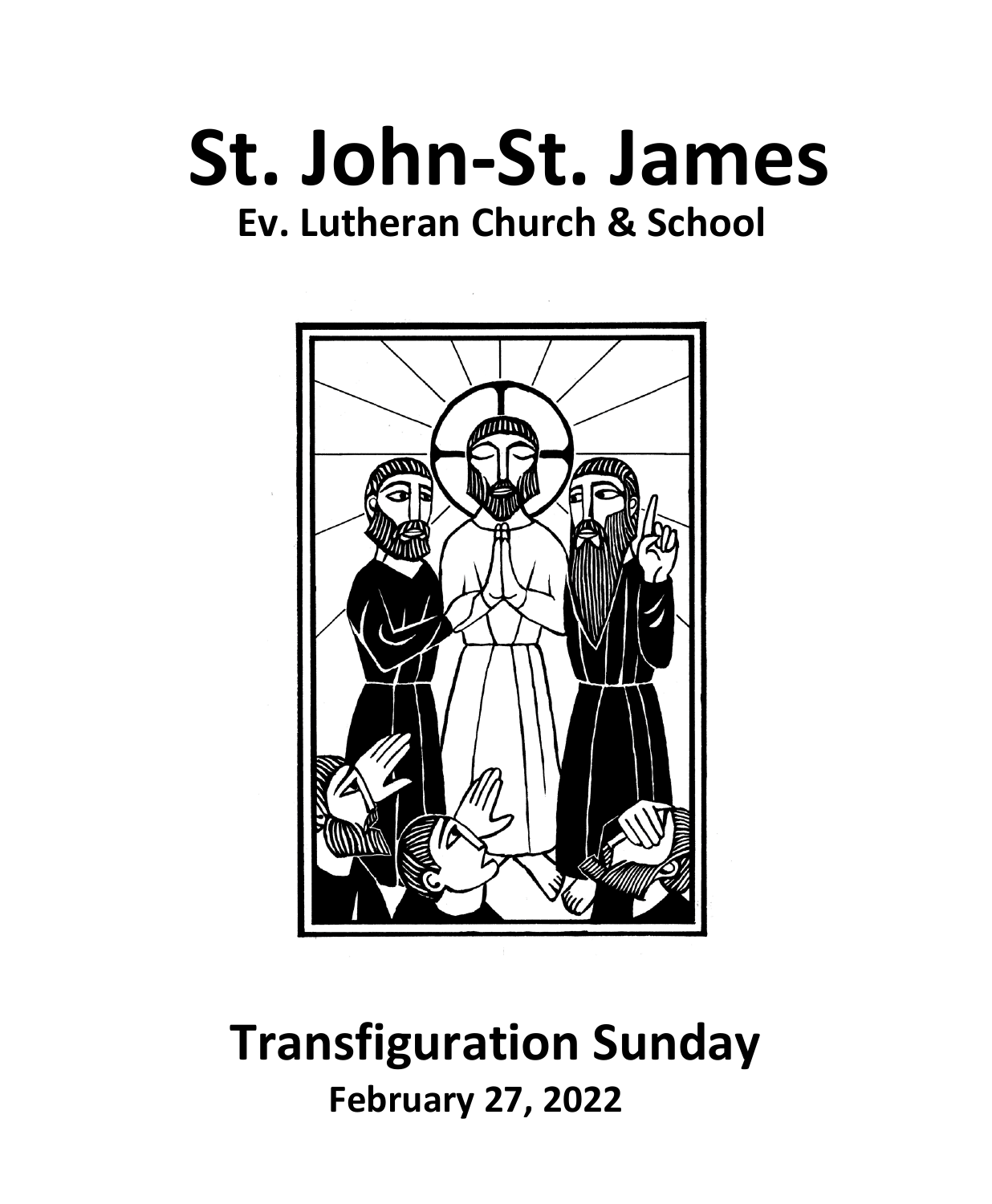

ST. JOHN—ST. JAMES *Evangelical Lutheran Church & School*  February 27, 2022 *Transfiguration Sunday*

WELCOME *Glory uncovered—When it is most hidden, it is most on display*

## **Opening Hymn: Company How Good, Lord, to Be Here!**

Christian Worship, Hymn # 389

- 
- Verse 1  **How good, Lord, to be here! Your glory fills the night; Your face and garments, like the sun, Shine with unborrowed light.**
- Verse 2  **How good, Lord, to be here Your beauty to behold, Where Moses and Elijah stand, Your messengers of old.**
- Verse 3  **Fulfiller of the past, Promise of things to be, We hail your body glorified And our redemption see.**

 *(Hymn continues on the next page.)*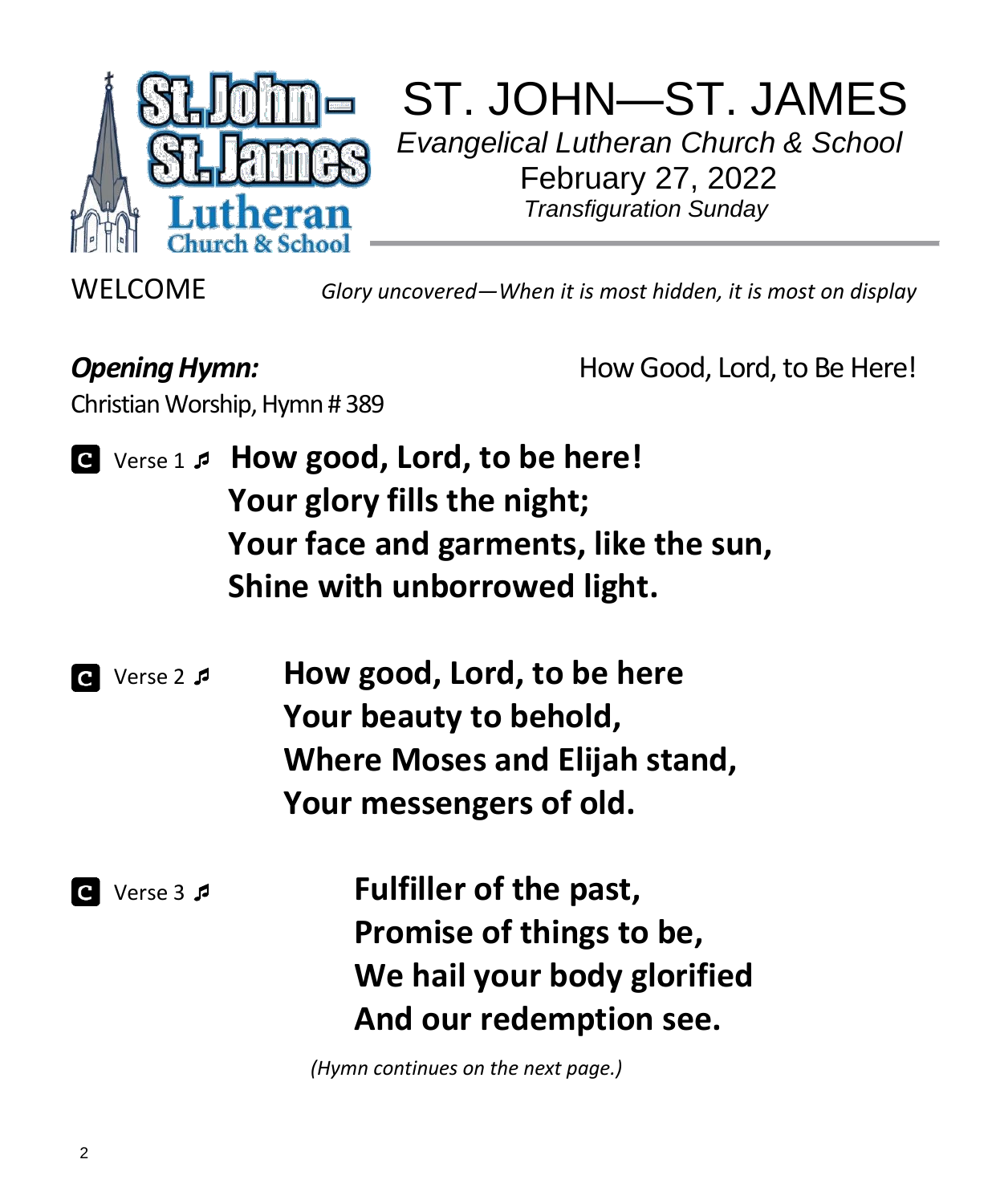

*Q* Verse 5 *P* **But you, Lord, do not stay. With mercy resolute You leave this glorious hill to die— Our perfect substitute.**

### INVOCATION

- In the name of the Father and of the Son and of the Holy Spirit.  $|M|$
- C **Amen.**

#### CONFESSION OF SINS

- Blessed are they whose transgressions are forgiven, whose sins are  $[M]$ covered.
- **Blessed are they whose sin the Lord does not count against**   $\overline{c}$ **them.**
- Let us confess our sins to the Lord.  $[M]$
- **Almighty and merciful Father, we have strayed from your**   $\overline{c}$ **ways like lost sheep. We have followed what we have devised and desired in our hearts. We have offended you and sinned against your holy law. We have done those things that we should not have done, and we have not done those things that we should have done. Have mercy on us, Lord! Spare us, forgive us, and restore us, according to your promises in Christ Jesus.**

 *(Silence for meditation and reflection)*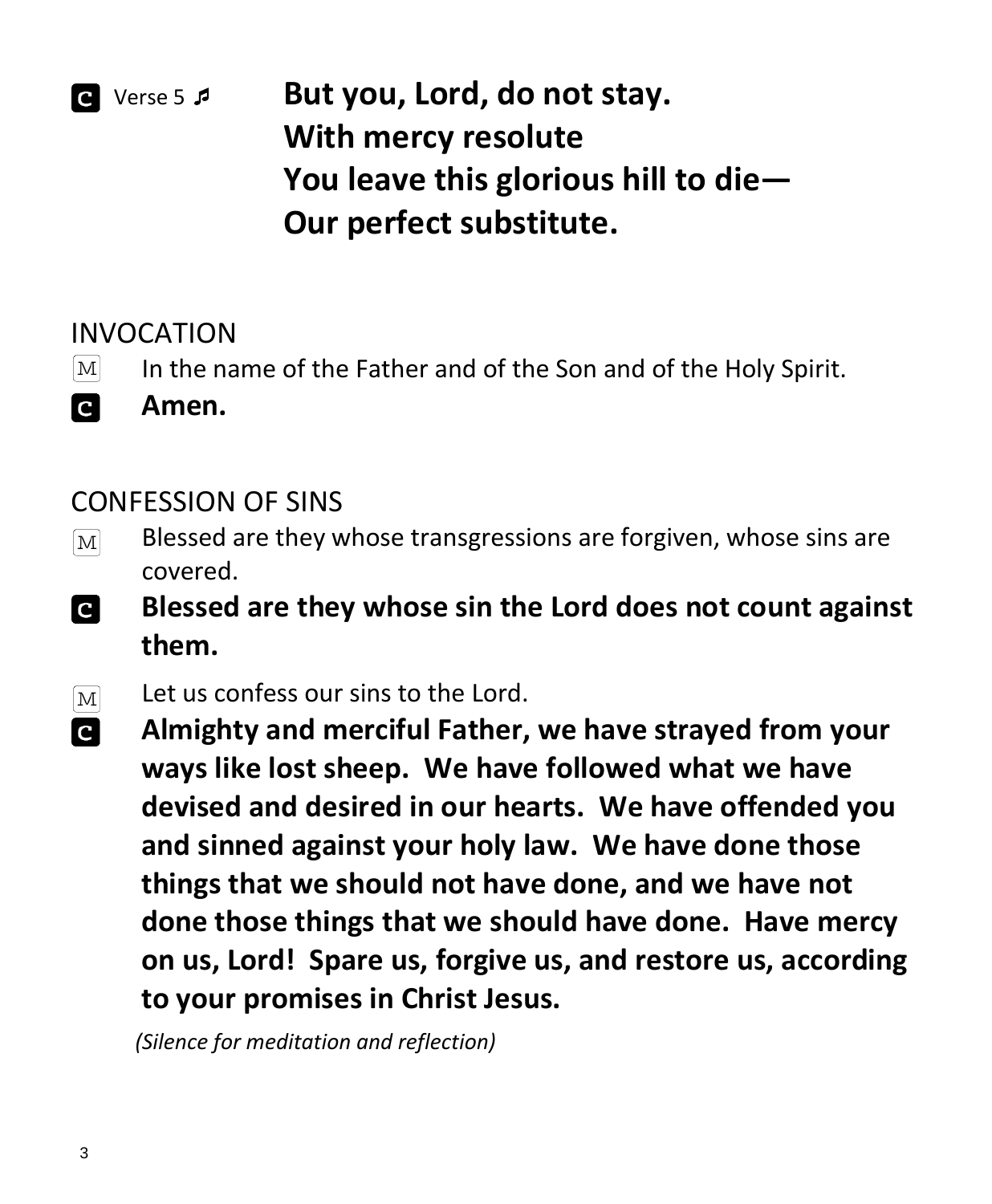## DECLARATION OF GRACE

- God, our merciful Father, has forgiven all our sins. He sent his Son,  $|M|$ Jesus Christ, to be our Redeemer and Savior. Jesus paid the penalty for our guilt by his death on the cross and freed us from death by his resurrection from the grave. We have peace with God now and forever.
- **Amen.**  $\mathbf{C}$

## LORD, HAVE MERCY*--Kyrie*

- $\lceil \text{M} \rceil$ In peace, let us pray to the Lord.
- $\overline{c}$ **Lord, have mercy.**
- $\lceil \text{M} \rceil$ For the peace from above and for our salvation, let us pray to the Lord.
- $\mathbf{c}$ **Lord, have mercy.**
- For the peace of the whole world, for the well-being of the Church of  $\boxed{\text{M}}$ God, and for the unity of all, let us pray to the Lord.
- **C Lord, have mercy.**
- For this holy house and for all who offer here their worship and  $\lceil \text{M} \rceil$ praise, let us pray to the Lord.
- **C Lord, have mercy.**
- $|M|$ Help, save, comfort, and defend us, gracious Lord.
- $|{\bf c}|$ **Amen.**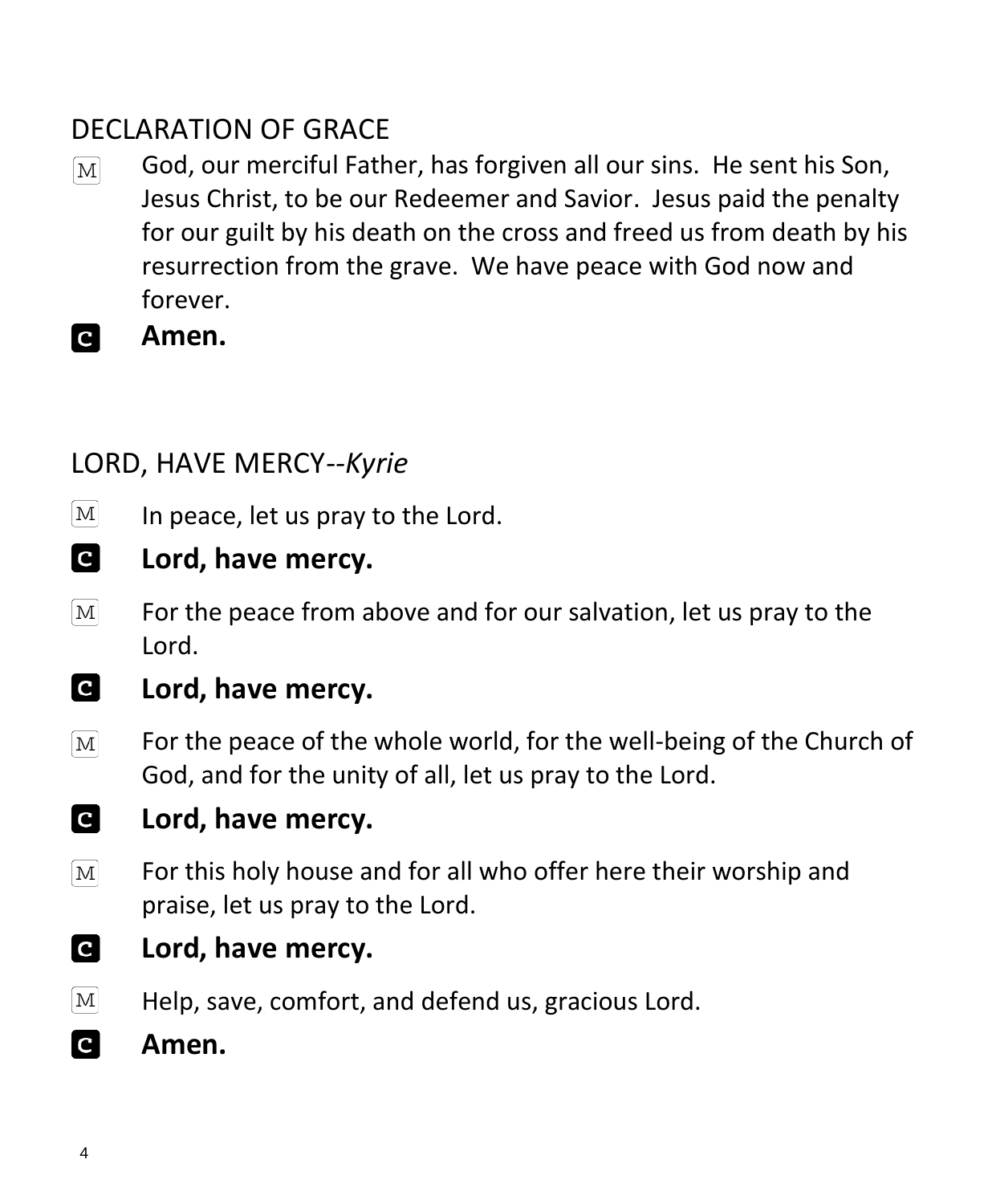**a** Verse 1 *p* 

**Glory be to God on high, and on earth peace, Good will toward men.**

**We praise you, we bless you, we worship you,**

**We glorify you, we give thanks to you,**

**For your great glory,**

**O Lord God, heav'nly King,**

**God the Father almighty.**

**O Lord, the only begotten Son, Jesus Christ;**

**O Lord God, Lamb of God, Son of the Father,**

**You take away the sin of the world;**

**Have mercy on us.**

**You take away the sin of the world;**

**Receive our prayer.**

**You sit at the right hand of God the Father; Have mercy on us.**

**For you only are holy; you only are the Lord. You only, O Christ, with the Holy Spirit,**

**Are most high in the glory of God the Father. Amen.**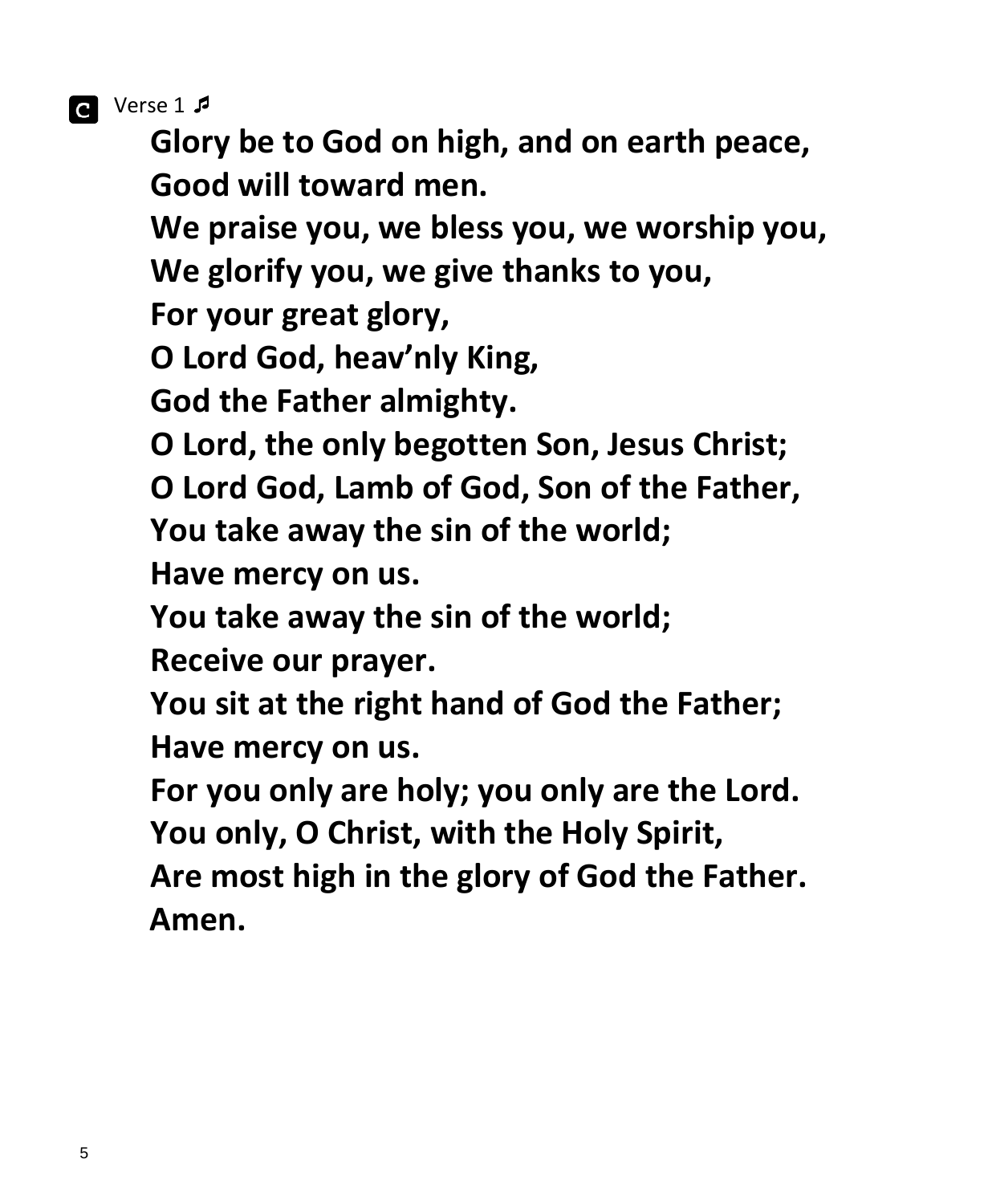## PRAYER OF THE DAY

- $\boxed{\text{M}}$ The Lord be with you.
- **And also with you.**
- Let us pray. Lord God, before the suffering and death of your one and  $\mathbf{M}$ only Son, you revealed his glory on the holy mountain. Grant that we who bear his cross on earth may behold by faith the light of his heavenly glory and so be changed into his likeness; through Jesus Christ our Lord, who lives and reigns with you and the Holy Spirit, one God, now and forever.
- **Amen.**

*BE SEATED*

## **Old Testament Lesson** *Cold Testament Lesson*

**<sup>29</sup>**When Moses came down from Mount Sinai with the two tablets of the covenant law in his hands, he was not aware that his face was radiant because he had spoken with the LORD. **<sup>30</sup>**When Aaron and all the Israelites saw Moses, his face was radiant, and they were afraid to come near him. **<sup>31</sup>** But Moses called to them; so Aaron and all the leaders of the community came back to him, and he spoke to them. **<sup>32</sup>** Afterward all the Israelites came near him, and he gave them all the commands the LORD had given him on Mount Sinai.

**<sup>33</sup>**When Moses finished speaking to them, he put a veil over his face. **<sup>34</sup>** But whenever he entered the LORD's presence to speak with him, he removed the veil until he came out. And when he came out and told the Israelites what he had been commanded, **<sup>35</sup>** they saw that his face was radiant. Then Moses would put the veil back over his face until he went in to speak with the LORD.

The Word of the Lord.  $|M|$ 

 **Thanks be to God.**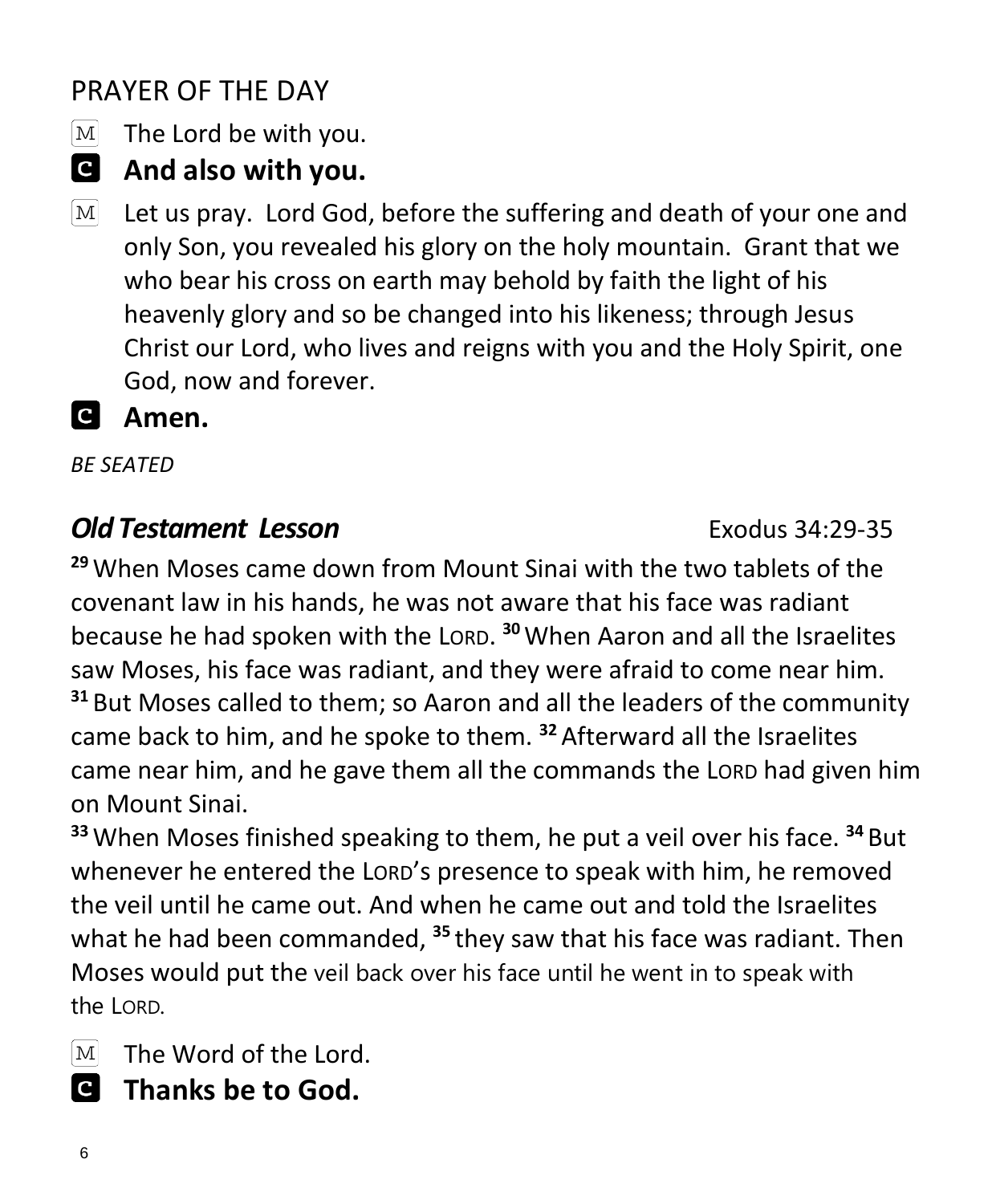#### *Epistle Lesson* 2 Corinthians 3:7-18

**<sup>7</sup>**Now if the ministry that brought death, which was engraved in letters on stone, came with glory, so that the Israelites could not look steadily at the face of Moses because of its glory, transitory though it was, **<sup>8</sup>** will not the ministry of the Spirit be even more glorious? **<sup>9</sup>** If the ministry that brought condemnation was glorious, how much more glorious is the ministry that brings righteousness! **<sup>10</sup>** For what was glorious has no glory now in comparison with the surpassing glory. **<sup>11</sup>**And if what was transitory came with glory, how much greater is the glory of that which lasts! **<sup>12</sup>** Therefore, since we have such a hope, we are very bold. **<sup>13</sup>**We are not like Moses, who would put a veil over his face to prevent the Israelites from seeing the end of what was passing away. **<sup>14</sup>** But their minds were made dull, for to this day the same veil remains when the old covenant is read. It has not been removed, because only in Christ is it taken away. **<sup>15</sup>** Even to this day when Moses is read, a veil covers their hearts. **<sup>16</sup>** But whenever anyone turns to the Lord, the veil is taken away. **<sup>17</sup>**Now the Lord is the Spirit, and where the Spirit of the Lord is, there is freedom. **<sup>18</sup>** And we all, who with unveiled faces contemplate the Lord's glory, are being transformed into his image with ever-increasing glory, which comes from the Lord, who is the Spirit.

- The Word of the Lord.  $|M|$
- **Thanks be to God.**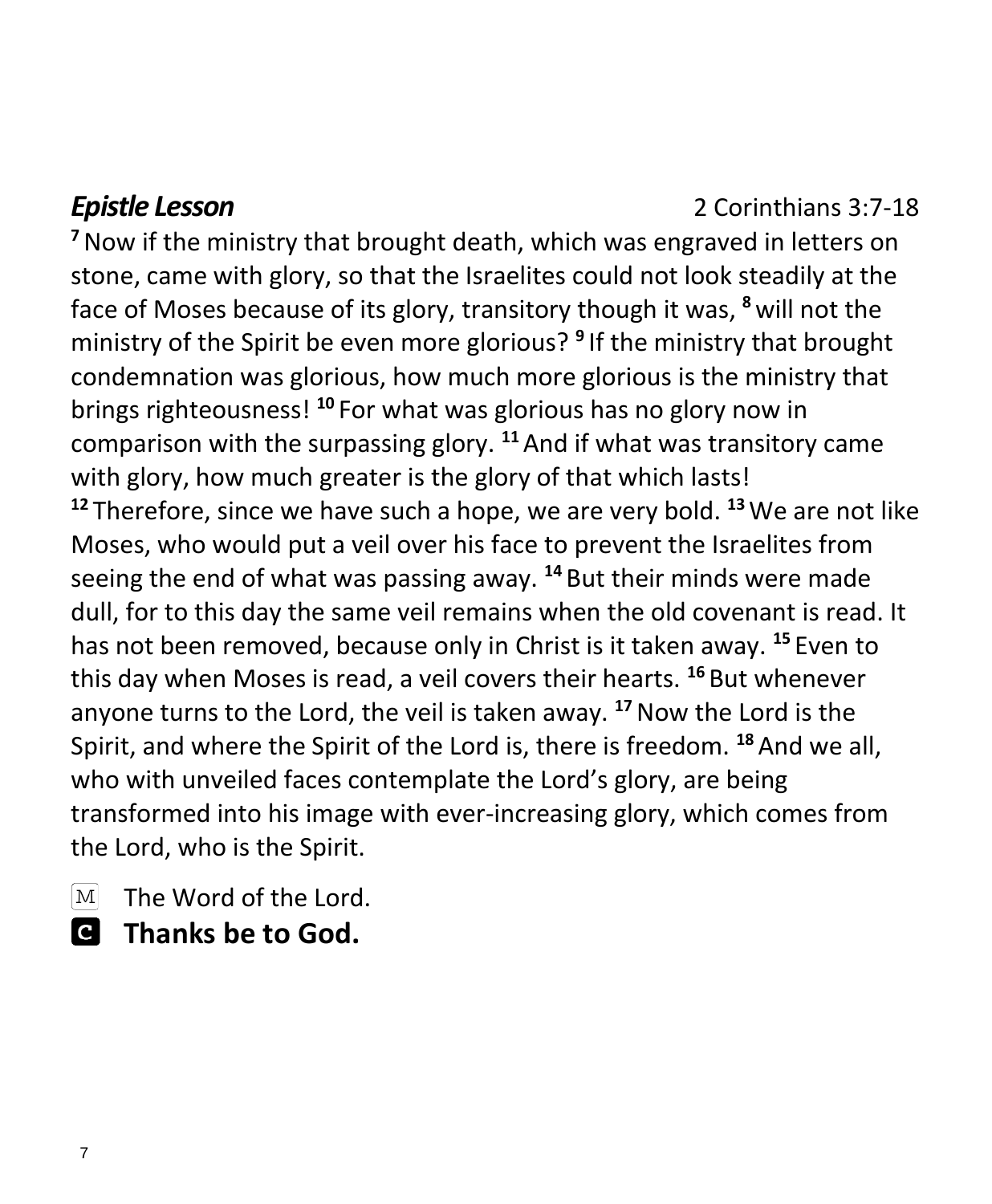*Hymn of the Day:* Down from the Mount of Glory

Christian Worship, Hymn # 388

- Verse 1  **Down from the mount of glory Came Jesus Christ, our Lord. Recall the wondrous story, Rich gem in sacred Word. Again your faith will view him In double glory here; The greater homage due him Will in your life appear.**
- Verse 2  **Transfigured, Christ, the lowly, Stood radiant in the light, Light found in Godhead solely, For human eyes too bright. Then came a voice from heaven, Confirmed what here we see; The words "my Son" were given To seal his deity.**

 Verse 3  **Yet mark this glory hidden! See him the mount descend And, by the Father bidden, His willing footsteps bend To seek humiliation In deepest depths of woe, To suffer degradation No mind can probe or know.**

 *(Hymn continues on the next page.)*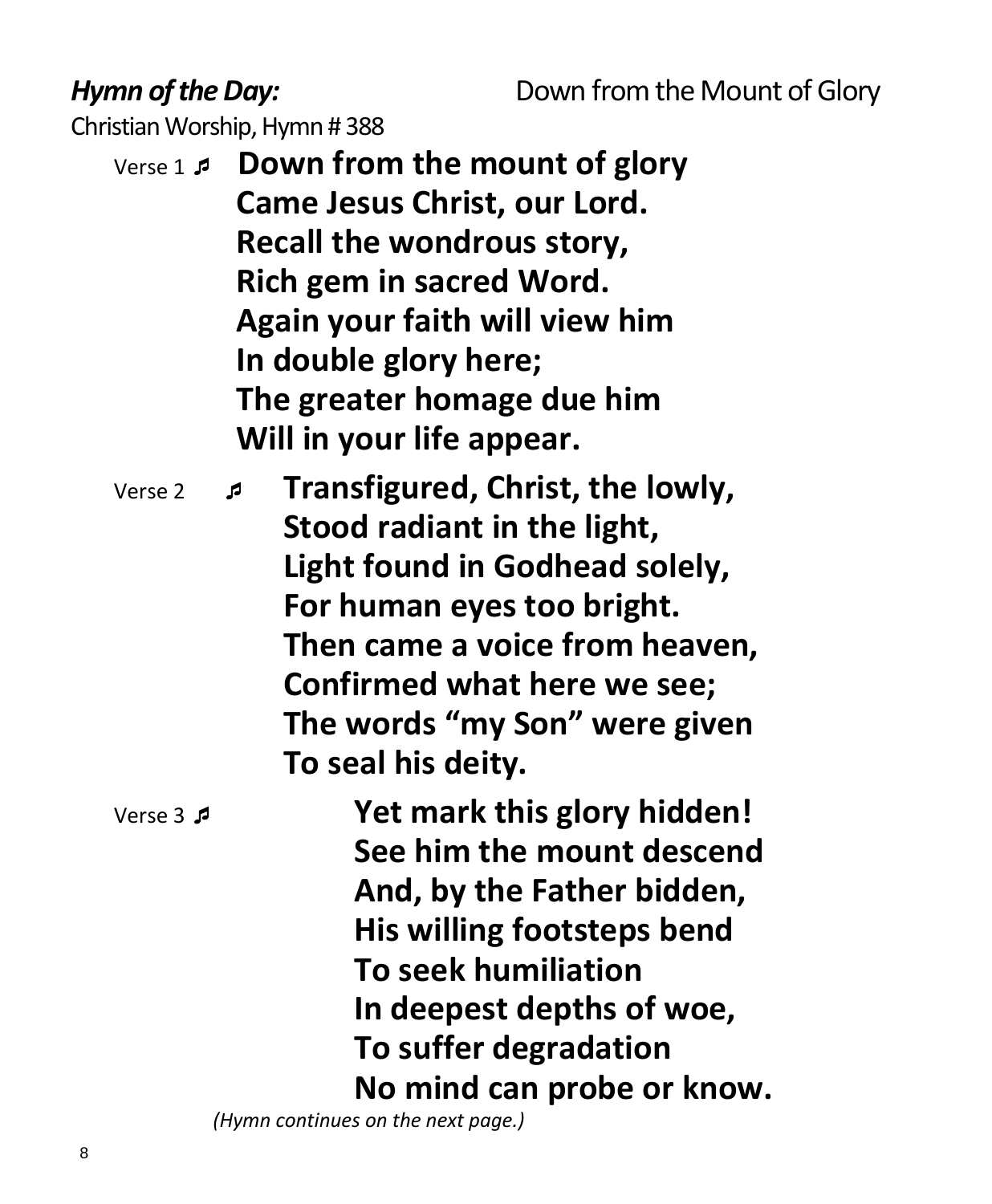Verse <sup>4</sup> **Strange how his journey ended! In love that is his fame Our Lord again ascended A mount-the hill of shame. Upon the cross he proffered Himself to agony; His holy soul he offered To set the guilty free.** Verse 5  **Then hail the double glory Of Jesus Christ, our Lord, And let the wondrous story** 

**Full peace and joy afford! The holy mount acclaims him The majesty divine; Mount Calvary proclaims him Redeemer-yours and mine.**

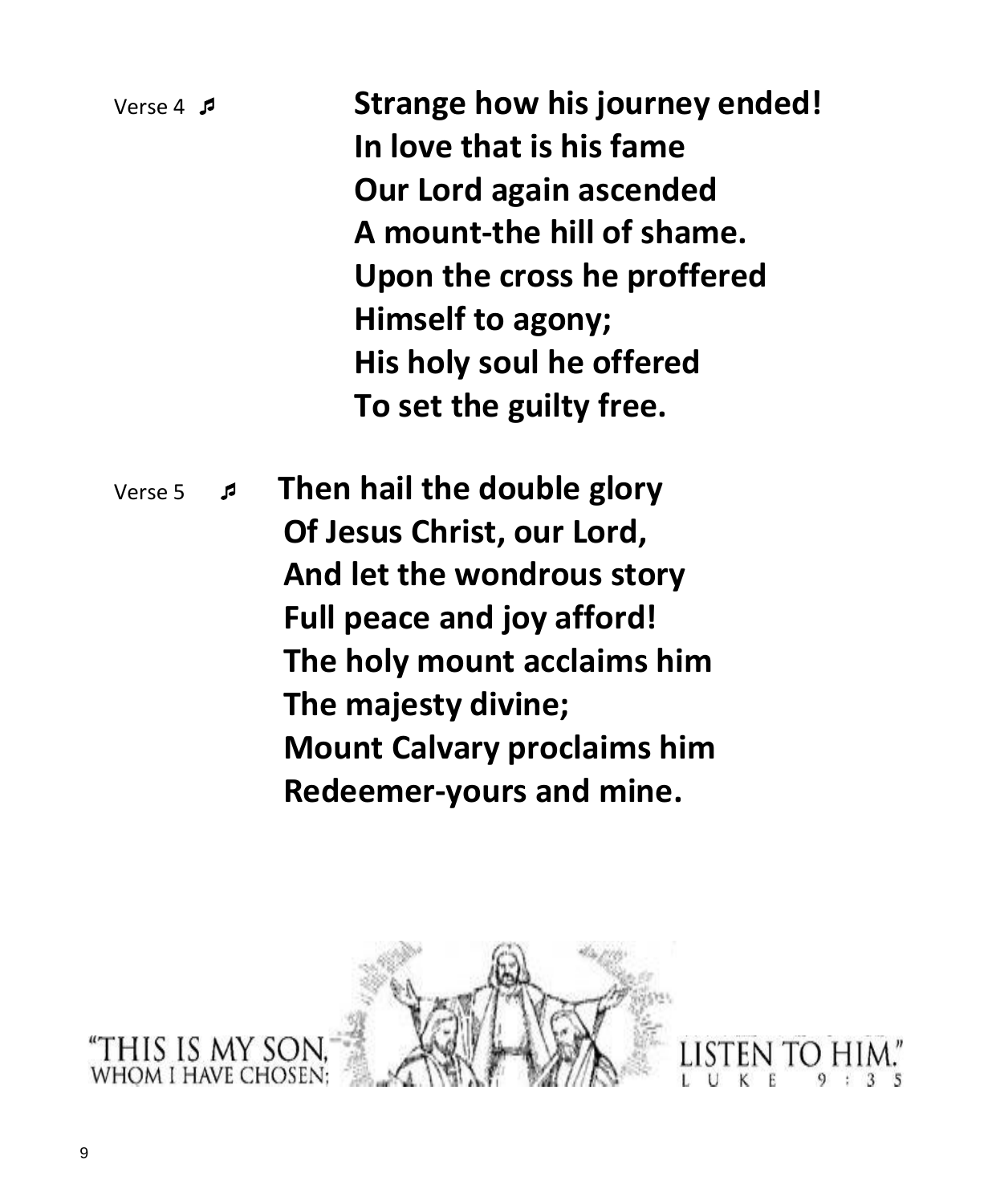**MESSAGE** Pastor Louis Sievert

Luke 9:28-36

## **"A Glimpse of Jesus' Glory"**

**<sup>28</sup>** About eight days after Jesus said this, he took Peter, John and James with him and went up onto a mountain to pray. **<sup>29</sup>** As he was praying, the appearance of his face changed, and his clothes became as bright as a flash of lightning. **<sup>30</sup>** Two men, Moses and Elijah, appeared in glorious splendor, talking with Jesus. **<sup>31</sup>** They spoke about his departure, which he was about to bring to fulfillment at Jerusalem. **<sup>32</sup>** Peter and his companions were very sleepy, but when they became fully awake, they saw his glory and the two men standing with him. **<sup>33</sup>** As the men were leaving Jesus, Peter said to him, "Master, it is good for us to be here. Let us put up three shelters—one for you, one for Moses and one for Elijah." (He did not know what he was saying.) **<sup>34</sup>**While he was speaking, a cloud appeared and covered them, and they were afraid as they entered the cloud. **<sup>35</sup>** A voice came from the cloud, saying, "This is my Son, whom I have chosen; listen to him." **<sup>36</sup>**When the voice had spoken, they found that Jesus was alone. The disciples kept this to themselves and did not tell anyone at that time what they had seen.

CONFESSION OF FAITH Nicene Creed **We believe in one God, the Father, the Almighty, maker of heaven and earth, of all that is, seen and unseen.**

**We believe in one Lord, Jesus Christ, the only Son of God, eternally begotten of the Father, God from God, Light from Light, true God from true God, begotten, not made, of one being with the Father. Through him all things were made.** 

 *(Nicene Creed continues on the next page.)*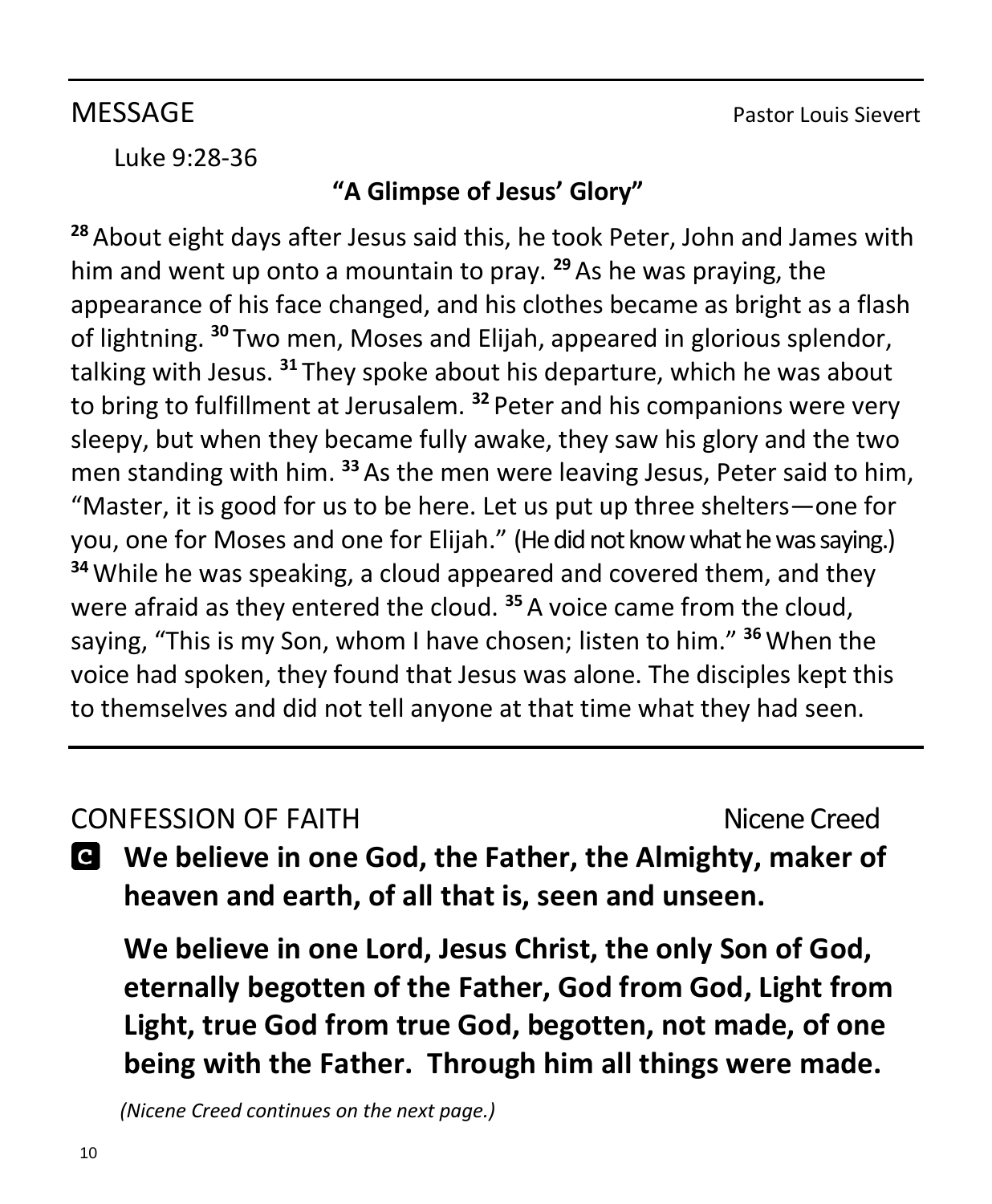**For us and for our salvation, he came down from heaven, was incarnate of the Holy Spirit and the virgin Mary, and became fully human. For our sake he was crucified under Pontius Pilate. He suffered death and was buried.** 

**On the third day he rose again in accordance with the Scriptures. He ascended into heaven and is seated at the right hand of the Father. He will come again in glory to judge the living and the dead, and his kingdom will have no end.**

**We believe in the Holy Spirit, the Lord, the giver of life, who proceeds from the Father and the Son, who in unity with the Father and the Son is worshiped and glorified, who has spoken through the prophets.** 

**We believe in one holy Christian and apostolic Church. We acknowledge one baptism for the forgiveness of sins. We look for the resurrection of the dead and the life of the world to come. Amen.**

## PRAYER OF THE CHURCH

- Almighty God and Father, we thank you for all your mercies,  $\mathbf{M}$ especially for the gift of your Son, through whom you have revealed your gracious will. We praise you for the Holy Spirit and his working through the means of grace.
- **C Plant your Word in our hearts, and cause it to produce fruit in our lives.**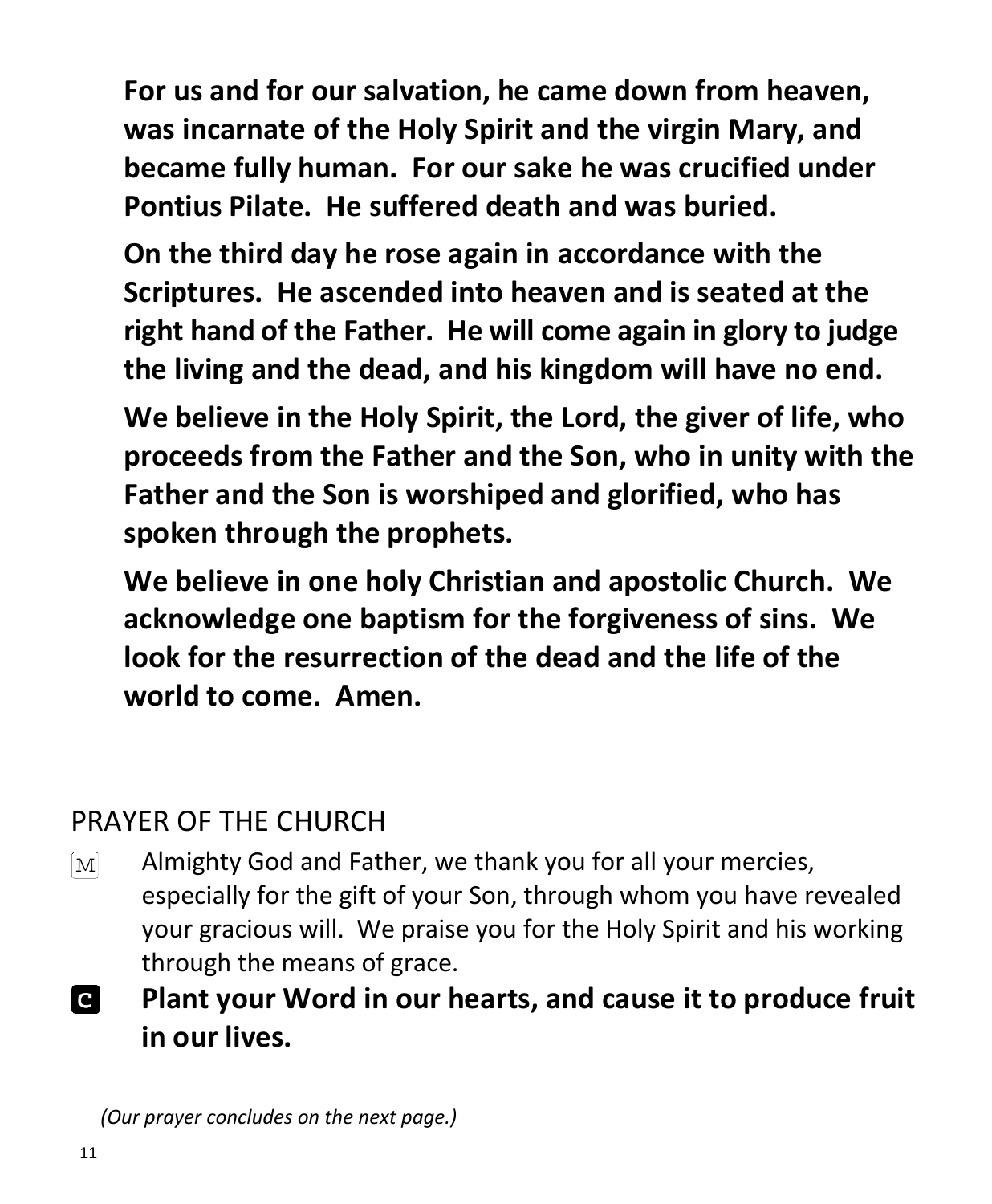- $\lceil \text{M} \rceil$ Strengthen and defend your Church, that by your Word and sacraments faith may grow and love toward all may increase.
- **C Support all who spread the light of your truth throughout the world.**
- $\mathbf{M}$ Keep our children in the grace of their baptisms. Enable their parents to train them in lives of faith.
- $|{\bf c}|$ **Raise up Christians to serve you in the ministry of the Word and in all godly walks of life.**
- $\boxed{\text{M}}$ Preserve our nation in justice and honor. Guide and bless all who make, administer, and judge our laws.
- **Give them wisdom that they may promote justice and C hinder evil.**
- $\lceil \text{M} \rceil$ Let your blessing rest on planting and harvest, commerce and industry, medicine and science, the arts and culture. Protect all who travel, and care for those whose work is difficult or dangerous.

#### $\mathbf C$ **Be with all who devote themselves to any useful task.**

- $\mathbf{M}$ Comfort all who are in sorrow or need, sickness or adversity, *(Special intercessions may be offered here.)* Remember those who suffer persecution for the faith. Have mercy on those for whom death draws near.
- **C Grant them your love, take them into your tender care.**
- $M$ Grant us these things, Father, for the sake of Jesus, who died and rose again.
- **C Amen.**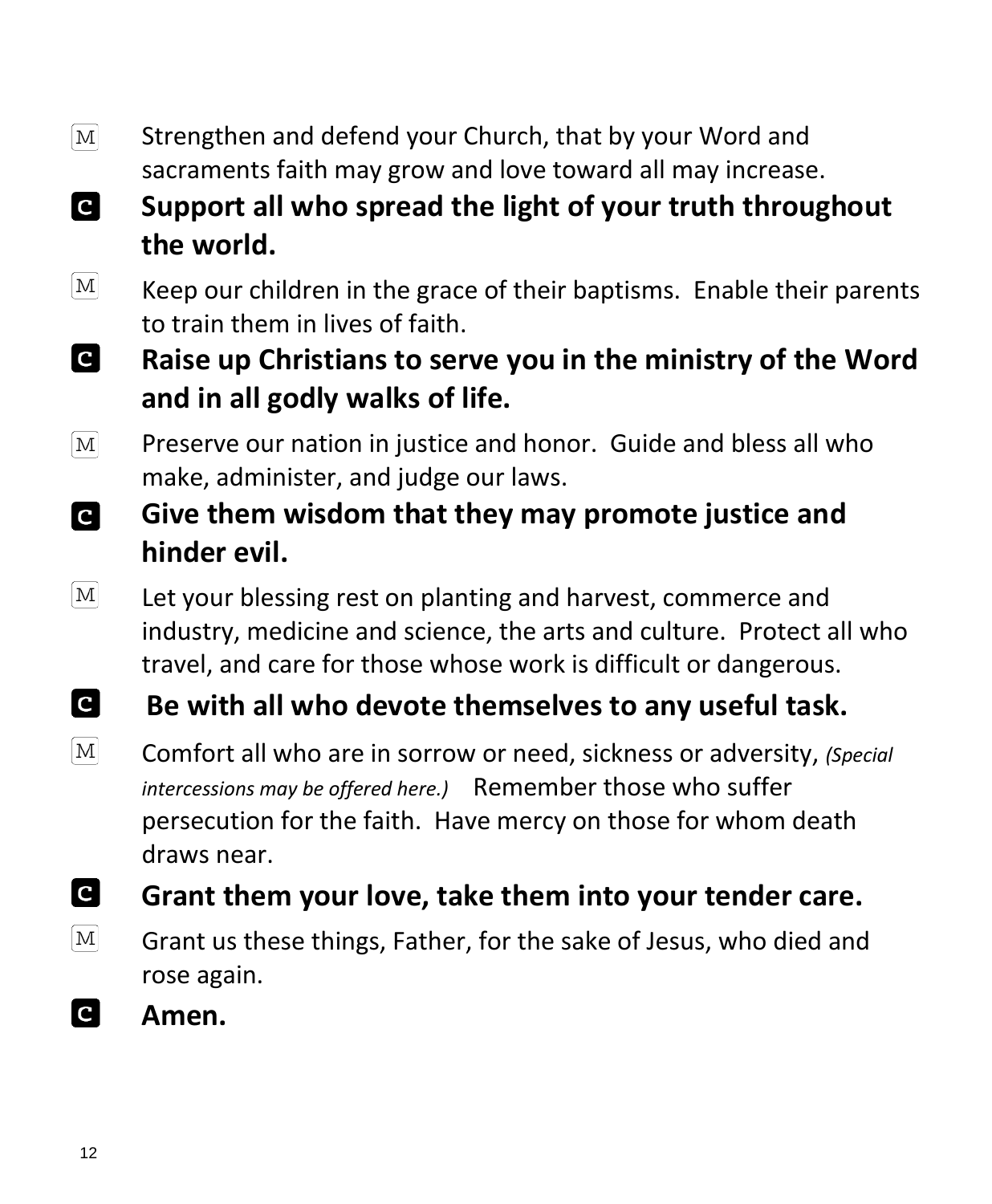## THE SACRAMENT

### PREFACE

The Lord be with you.  $M$ 

### **And also with you.**

- Lift up your hearts.  $\overline{\text{M}}$
- **We lift them up to the Lord.**
- $\boxed{\text{M}}$ Let us give thanks to the Lord, our God.
- $\mathbf{c}$ **It is good and right so to do.**
- It is truly good and right that we should at all times and in all places  $\lceil \text{M} \rceil$ give you thanks, O Lord, holy Father, almighty and everlasting God, through Jesus Christ, our Lord, who lived among us as a human being and revealed his glory as your only Son, full of grace and truth. Therefore, with all the saints on earth and hosts of heaven, we praise your holy name and join their glorious song:

## HOLY, HOLY, HOLY

 Verse 1  **Holy, holy, holy, Lord God of heavenly hosts: Heav'n and earth are full of your glory. Hosanna, hosanna, hosanna in the highest. Bless-ed is he, bless-ed is he, Bless-ed is he who comes in the name of the Lord. Hosanna, hosanna, hosanna in the highest.**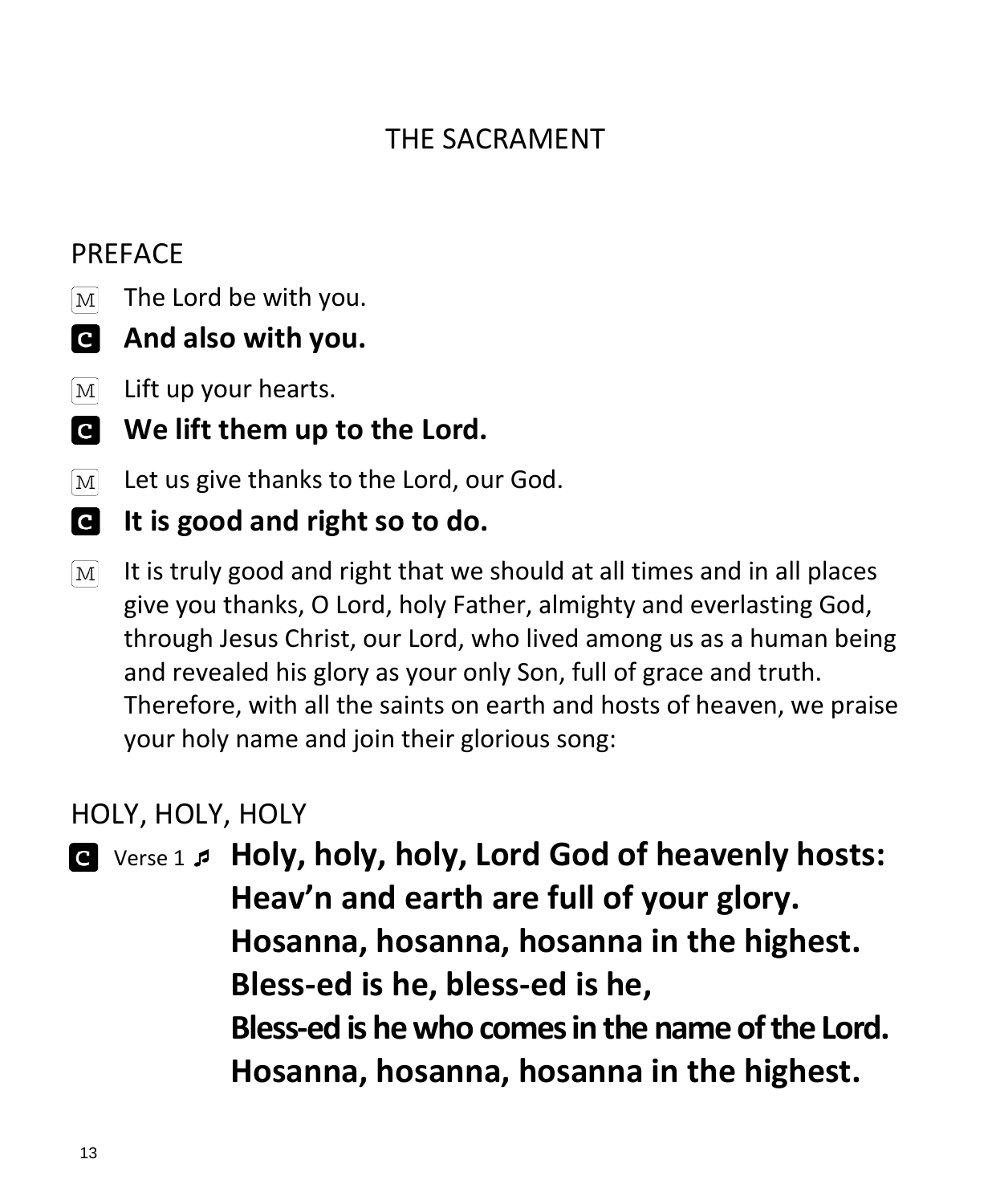## PRAYER OF THANKSGIVING

Bless us as we receive your Son's body and blood in this Sacrament.  $\lvert\mathrm{M}\rvert$ Forgive us as we receive your Son's body and blood in this Sacrament. Forgive our sins, increase our faith, strengthen our fellowship, and deepen our longing for the day when Christ will welcome us to his eternal feast. Praise and thanks and honor and glory be to you, O God our Father, and to your Son and to the Holy Spirit, one God, now and forever.

## **Amen.**

## LORD'S PRAYER

**Our Father who art in heaven, hallowed be thy name, thy kingdom come, thy will be done on earth as it is in heaven. Give us this day our daily bread; and forgive us our trespasses, as we forgive those who trespass against us; And lead us not into temptation, but deliver us from evil. For thine is the kingdom and the power and the glory forever and ever. Amen.**

## WORDS OF INSTITUTION

Our Lord, Jesus Christ, on the night he was betrayed, took bread; and  $\lceil \text{M} \rceil$ when he had given thanks, he broke it and gave it to his disciples, saying, "Take and eat; this is my body, which is given for you. Do this in remembrance of me."

Then he took the cup, gave thanks, and gave it to them saying, "Drink from it, all of you; this is my blood of the new covenant, which is poured out for you for the forgiveness of sins. Do this, whenever you drink it, in remembrance of me."

The peace of the Lord be with you always.

#### $\mathbf{C}$ **Amen.**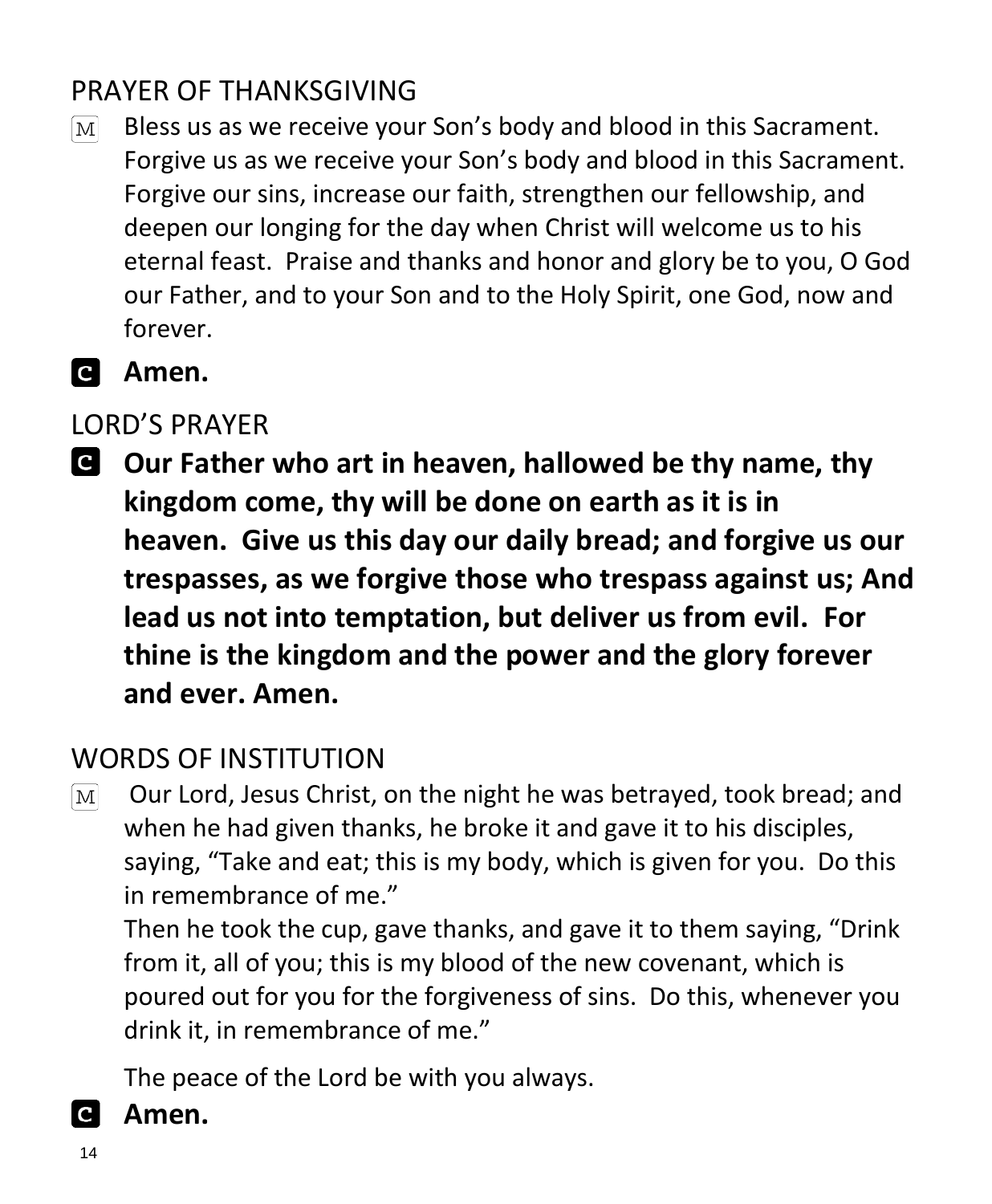O CHRIST, LAMB OF GOD

 Verse 1  **O Christ, Lamb of God, You take away the sin of the world; Have mercy on us. O Christ, Lamb of God, You take away the sin of the world; Have mercy on us. O Christ, Lamb of God, You take away the sin of the world; Grant us your peace. A-men.**

DISTRIBUTION OF HOLY COMMUNION

#### **A PRAYER BEFORE COMMUNION**

Lord, I am a sinner. I do not deserve to commune with you, my holy God. But because of your Son and through faith in him, you graciously invite me to not only pray to you but also to come to your Table. Use this sacrament to reassure me of your forgiveness and strengthen me to live a new life of thanksgiving and joy. In Jesus' name. Amen.

*(After all those communing have received Lord's Supper, we conclude our celebration )*

- Now may this true body and blood of our Lord and Savior Jesus Christ  $M<sub>l</sub>$ strengthen and preserve you in the one true faith unto life everlasting. Be assured, your sins are forgiven.
- **a Amen.**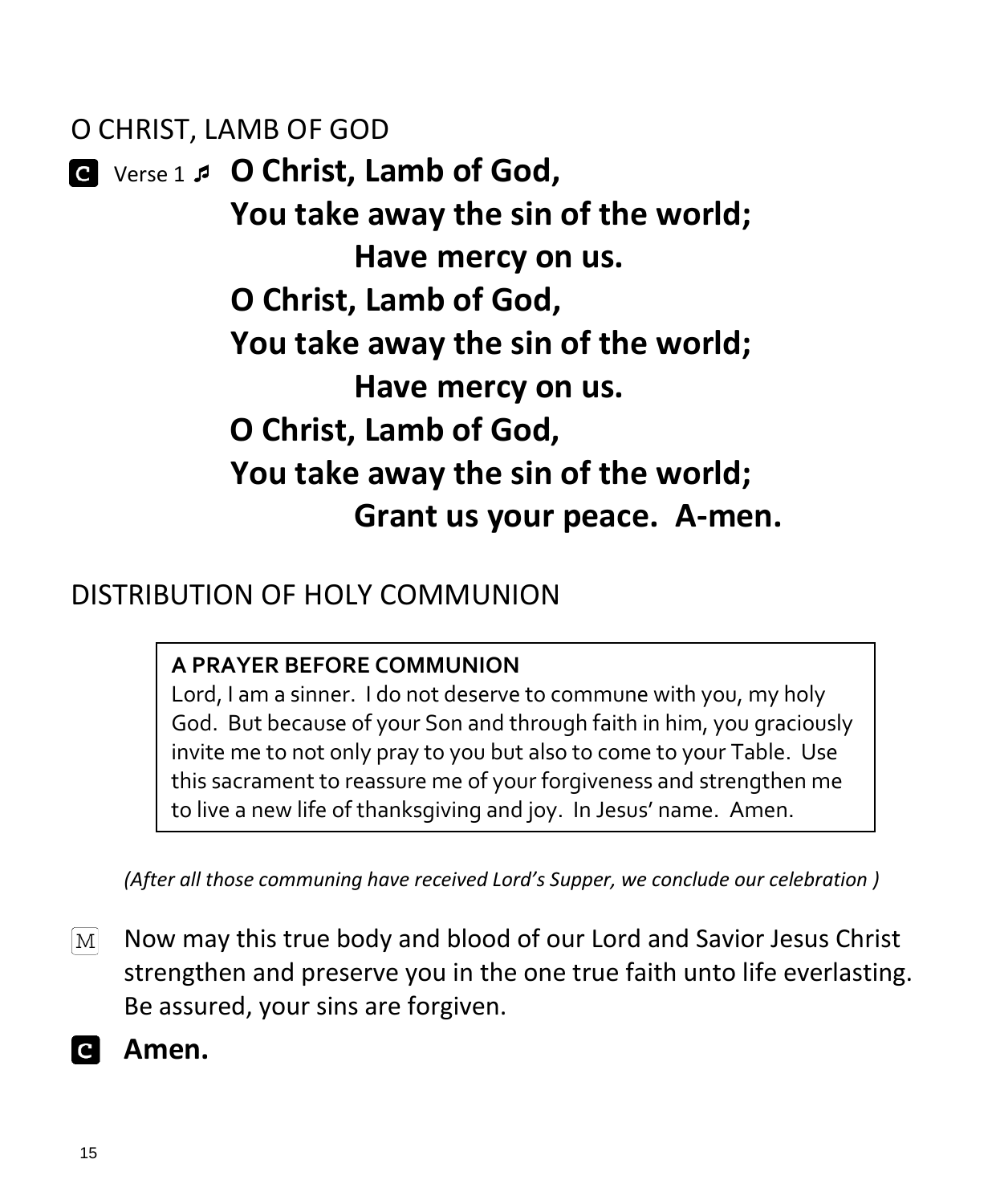## RESPONSIVE PRAYER

- We give thanks, almighty God, that you have refreshed us with this  $M<sup>2</sup>$ holy supper. We pray that through it you will strengthen our faith in you and increase our love for one another. We ask this in the name of Jesus Christ, our Lord, who lives and reigns with you and the Holy Spirit, one God, now and forever.
- **Amen.**

## BLESSING

The Lord bless you and keep you.  $\mathbf{M}$ The Lord make his face shine on you and be gracious to you. The Lord look on you with favor and give you peace.

**Amen.**  $\mathbf{c}$ 

*Closing Hymn:* Lord, When Your Glory I Shall See

Christian Worship, Hymn # 884

 Verse 1  **We Lord, when your glory I shall see And taste your kingdom's pleasure, Your blood my royal robe shall be, My joy beyond all measure! When I appear before your throne, Your righteousness shall be my crown; With these I need not hide me. And there, in garments richly wrought, As your own bride I shall be brought To stand in joy beside you.**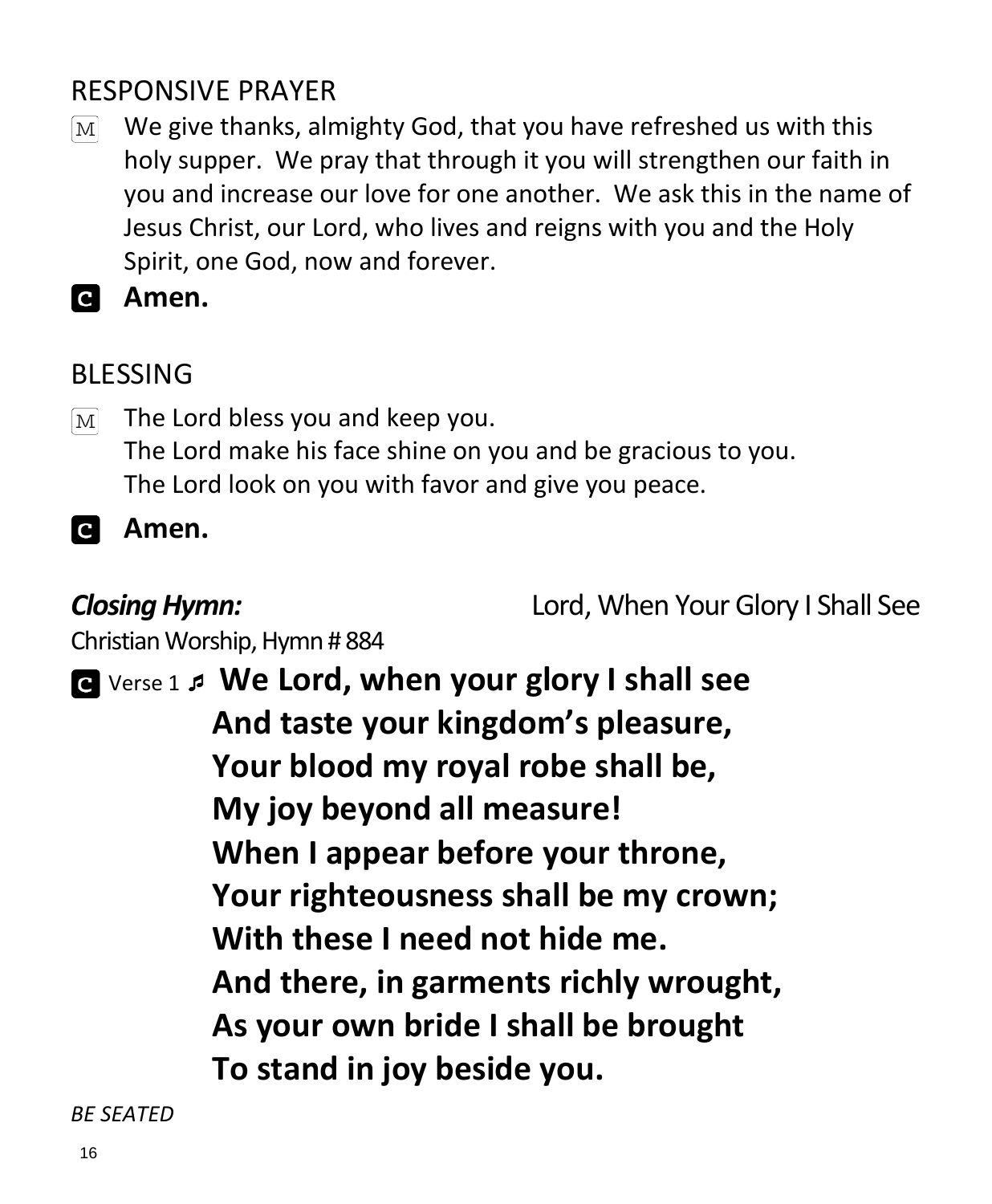| <b>BUILEUN ANNOUNCEMENTS</b>                        |
|-----------------------------------------------------|
| <b>Our Father's Business</b>                        |
| Preacher, Pastor Louis Sievert                      |
| Music Today—Judy Mangin                             |
| Sunday School, CREW & Adult Bible Class at 9:15 am  |
| Ash Wednesday Worship Services at 3:15 pm & 6:30 pm |
| *No* Public School Confirmation Class at 3:30 pm    |
|                                                     |

*Bulletin Announcements*

#### **Sunday, February 27, 2022**

**SERVING YOU TODAY**—**8:00 am Ushers—**Mel Mangin, Tim Mangin, Jamie Mangin, Gary Waack ■ **10:15 am Ushers—**Terry/Karen Prochnow, Fred Busse, Randy/Sandy Waack, Todd Hickmann **■ Church Cleaners—**Dr. Buchner, Corey/Sarah Marohn ■ **Flower Committee—** Mary Busse & Karen Prochnow **■ Sunday Communion Set-Up/Take-Down—**Knier Family.

**SERVING YOU NEXT WEEK—ASH WEDNESDAY**—**3:15—**Volunteers ■ **6:30 pm Ushers**—Scott Bubolz, Brian Bubolz, Bill Voeltz **■ Ash Wednesday Communion Set-Up/Take-Down—**Karla Aden, Chantel Bastian, Joan Sheahan ■ **SUNDAY—8:00 am Ushers—**Dale Barnard, Joe Hoyer, Chuck Kiehn, Bob Baribeau ■ **10:15 am Ushers—** Roger/Judy Hoida, Dave Hoida, Deven Krepline **■ Church Cleaners -** Dr. Buchner, Corey/Sarah Marohn ■ **Flower Committee—**Joann Fischer & Sharie Mack**.**

**MINISTRY RESERVE FUND**—We have started a fund for our Second Pastor to help defray costs involved in adding another Pastor. If you wish to give to the Ministry Reserve Fund please place your offering in an envelope and clearly mark it as **Ministry Reserve Fund or 2nd Pastor Fund** and place it in the offering plate. A letter and commitment form has been sent to all members, please put your commitment form in the offering plate or in the "Church" in the West Church office.

**CONTRIBUTION STATEMETS—**If you have an email address your contribution statements have been emailed to you. If you don't have an email account, we have printed out a hard copy and placed them in the West Church office. If you have received an email copy of your statement and would also like a printed copy please contact the church office at 920-754-4568. **Please pick up your statement if you have not as of yet, otherwise we will have to spend money on postage to mail them to you!** 

**LENTEN MEALS—**We are bringing back Lenten meals this year. There will be a signup sheet in the west office for groups to volunteer to prepare and serve during the Lenten season. **Just an update…. March 2, March 16, March 30 is taken, open dates**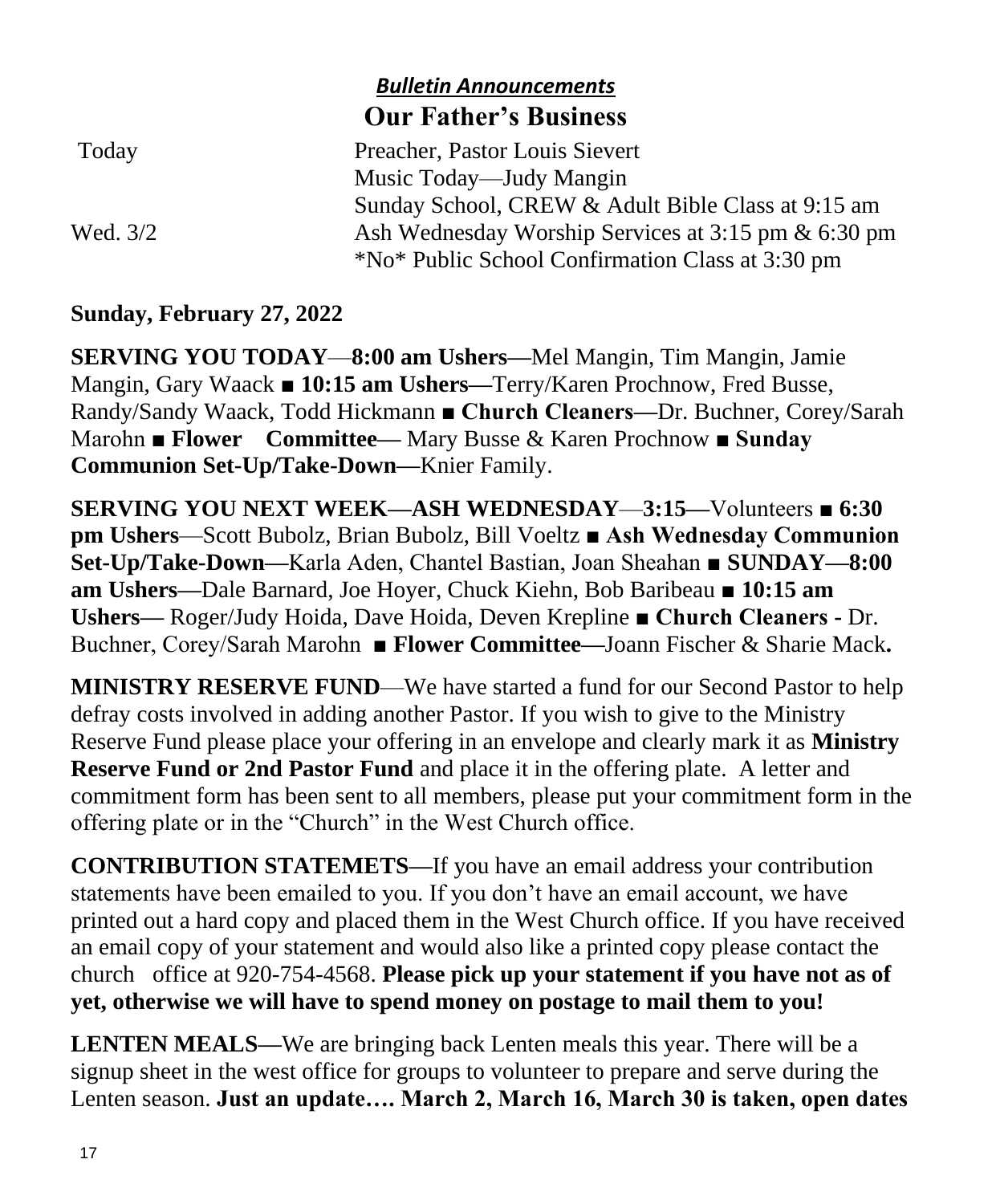#### **are March 9, 23 and April 6, please sign up soon! If no group signs up for the open dates there will be no Lenten meals on those open dates.**

**MEDITATIONS—**Due to rising costs for our Meditations books we had to increase the price from \$1.00 per booklet to \$1.50.

**DIVINE CALL—Pastor & Mrs. Kurbis—At a recent Call Meeting, our voters extended** a call to Pastor Caleb Kurbis to serve as our Youth & Outreach Pastor. Pastor Kurbis is currently serving at Living Savior Lutheran Church in Asheville, NC. Our voters also extended a call to Pastor Kurbis' wife, Sarah, to teach Grades 6-8 part-time to allow Mr. Zimmerman time for his principal administrative duties. Please keep Pastor & Mrs. Kurbis and their family in your prayers as they deliberate where the Lord can best use their talents and abilities.

**DIVINE CALL—**Mr. Stuebs—We are thankful to announce that Mr. Stuebs has returned the divine call he received to serve as a Science Teacher & Coach at Fox Valley Lutheran High School in Appleton, WI. We pray that God will continue to bless Mr. Stuebs and his family as they faithfully continue the work of His kingdom here at SJSJ.

**ASH WEDNESDAY SERVICES—**Ash Wednesday services this year will be on Wednesday, March 2nd at 3:15 pm and 6:30 pm. A Lenten meal will be served on that day by the PTO at 4:30—6:00 pm. Come join us!

**EASTER BREAKFAST—**Would you be willing to help out with Easter Breakfast this year? If we get a Chair person to coordinate and enough volunteers to help out it is a possibility. If interested in helping please put your name on the list provided on the table in the West Church Office.

**MEMORIAL GIVEN—**Ida May Krepline gave a gift to the Building Fund in memory of Elmer Phipps. Thank you!

**EASTER LILIES—**Easter Lilies will be available again this year. The cost is \$10.00/plant. You're welcome to take your plants home after the 10:15 am Easter Worship service on Sunday, April 17, 2022. Please print clearly and place your order in the box provided on the table in the West church office. Orders due by March 27, 2022.

**WELS/ELS SINGLES GROUP—**If you're single (unmarried, divorced, widowed) and looking to socialize, make friends, or enjoy fellowship with other singles who share your faith, we encourage you to join our Facebook group! Our group consists of over 500 members from around the world with ages ranging from 18-65+. We are an active group sharing Biblical encouragement, prayers, Lutheran memes, personal victories, and food. Our page is full of discussion posts and we typically have a weekly video hangout on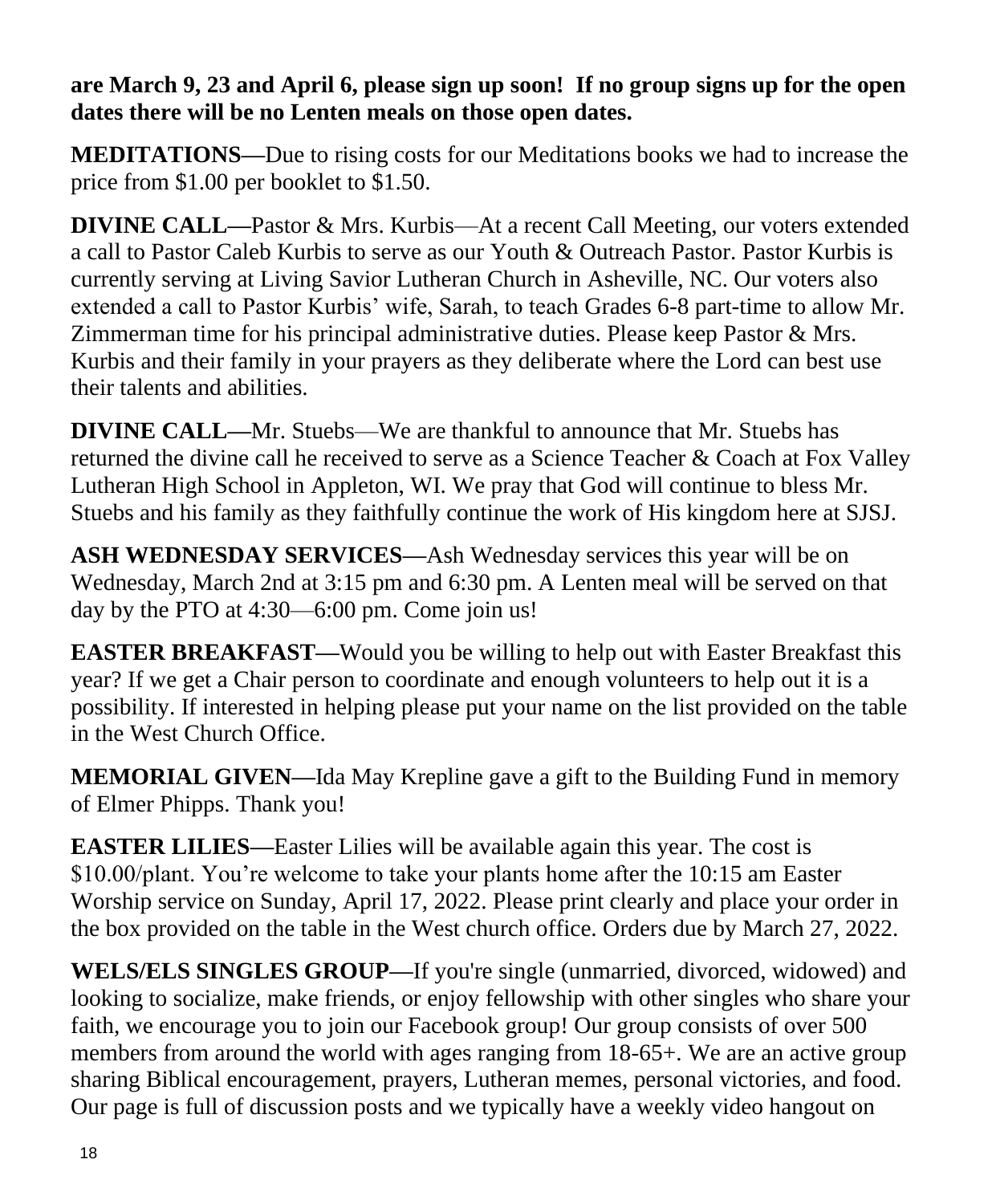Sunday evenings. We'd love to have you join us at https://www.facebook.com/groups/wels.els.singles

**BULLETIN USAGE—**Due to the cost of supplies incurred for printing weekly bulletin announcements and worship folders, we have been tracking usage numbers needed each week. We are trying to come up with a consistent amount needed each week so we are not printing unnecessary copies. We are asking if you are a user of the worship screen to only take the printed announcement page when offered that way. We are hoping to arrive at an accurate number as well as to save paper in the process. Respectfully, Worship Committee.

**OFFICES CLOSING EARLY—**The Church/School Offices will be closing at noon next Friday, March 4th

**SJSJ SCRIP NEWS—**The SJSJ SCRIP Program is offering the following gift cards at a promotional rate for a limited time: Fleet Farm \$50 and \$100 at 10%! Also, Kwik Trip \$50 and \$100 at 10%!

**CHURCH OFFICE CLOSED—**Cindy will be on vacation next week from Monday, Feb. 28 to Friday, March. 4. If you should need any assistance please contact Amanda Schrubbe in the school office. Thank you!

#### **St. John – St. James Church Council Meeting Highlights - February 14, 2022**

#### **Membership Action:**

#### **Releases:**

Mike Meyers—communicant: Release from membership to join church not of our fellowship

#### **Transfer to Church Triumphant:**

- Paula Kettner—communicant: Transfer to Church Triumphant (Death—January 21; Christian Burial—January 31, 2022 @ Bethany Lutheran, Appleton)
- Jeff Doemel reported on income for the month of January was \$43,587 and expenses were \$61,672. Total debt balance at the end of January is \$4,910.
- The Charities balance at the end of January was \$41,446.23. Total monies in the Building Project Fund are \$36,456.86.

#### **St. John – St. James Voter's Call Meeting Highlights - February 14, 2022**

- There were 19 voting members and 20 total members present.
- A unanimous ballot was cast for Pastor Caleb Kurbis to be our second pastor.

#### **St. John – St. James Voter's Call Meeting Highlights - February 20, 2022**